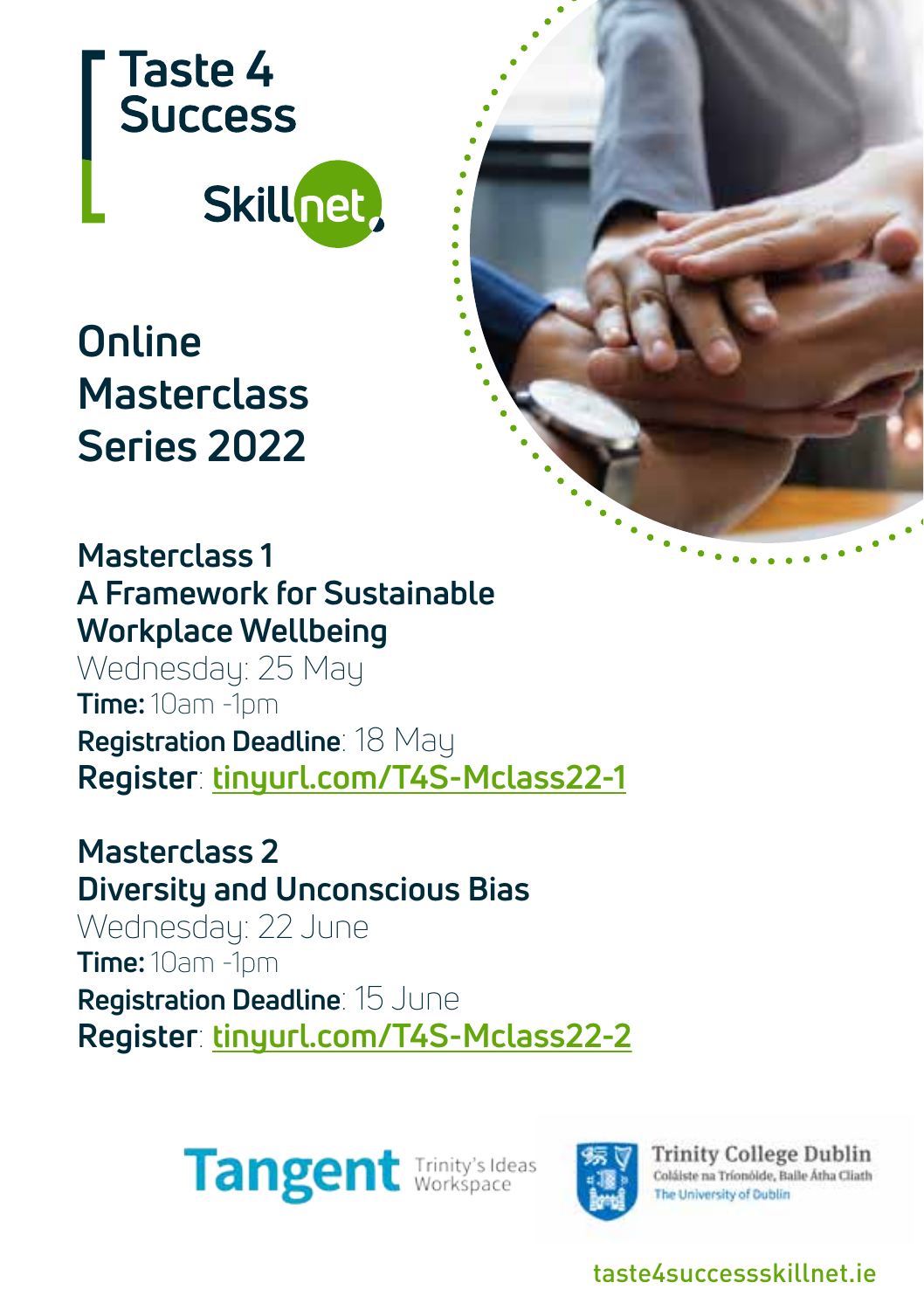# **Masterclass Series**

# Leading Innovation through empathetic, inclusive and collaborative practices

#### Why a Leading People Innovation series?

Innovation is the currency of the future. It can help organisations stay agile, take risks and maintain competitive advantage. A culture of innovation is one where fresh perspective is encouraged, where it is permitted to challenge the status quo and where new insights are celebrated and rewarded. Innovation processes are most effective when carried out by remaining competitive in a post-pandemic world. This programme supports people managers to lay the foundations of an innovation culture within their organisations.

Innovation can be messy and can require a degree of comfort with ambiguity. There are tools, processes and frameworks to guide us, but the most important element of any innovation is the people that drive it. Innovation comes about through the cross fertilisation of disciplines, talent and experience. This environment should be conducive to teams synthesizing diverse and sometimes competing ideas and articulating these in engaging and meaningful ways. On this programme, leaders will learn to create the environment for this to happen in a productive and positive manner.

#### Who is this series for?

This programme is designed for mid-senior leaders who have an ambition or remit to become innovation ambassadors within their organisation. It is particularly suited to those wishing to provide space for new ideas through empathetic, inclusive and collaborative leadership practices. The programme does not assume any prior knowledge or training in the subject areas.

#### How is this series unique?

This programme recognises that Innovation is not just about the tools and processes, it focuses on people, talent, and it starts with you.

There is a maximum of 20 places.

#### Eligibility Criteria:

\*Member Company must be registered and based in Ireland \*Member Company must be a member of Taste 4 Success Skillnet \*Employees attending the series must be resident/living in Ireland and must be employed by a Member Company.

Participants will receive a certificate of completion and become professional alumni of Tangent, Trinity's Ideas Workspace.

Cost for Non-members €80. For further information, please email Breda Barber at **info@taste4success.ie** or Shay Butler at **Shay.Butler@tcd.ie** Masterclass 1 Registration **tinyurl.com/T4S-Mclass22-1** Masterclass 2 Registration **tinyurl.com/T4S-Mclass22-2**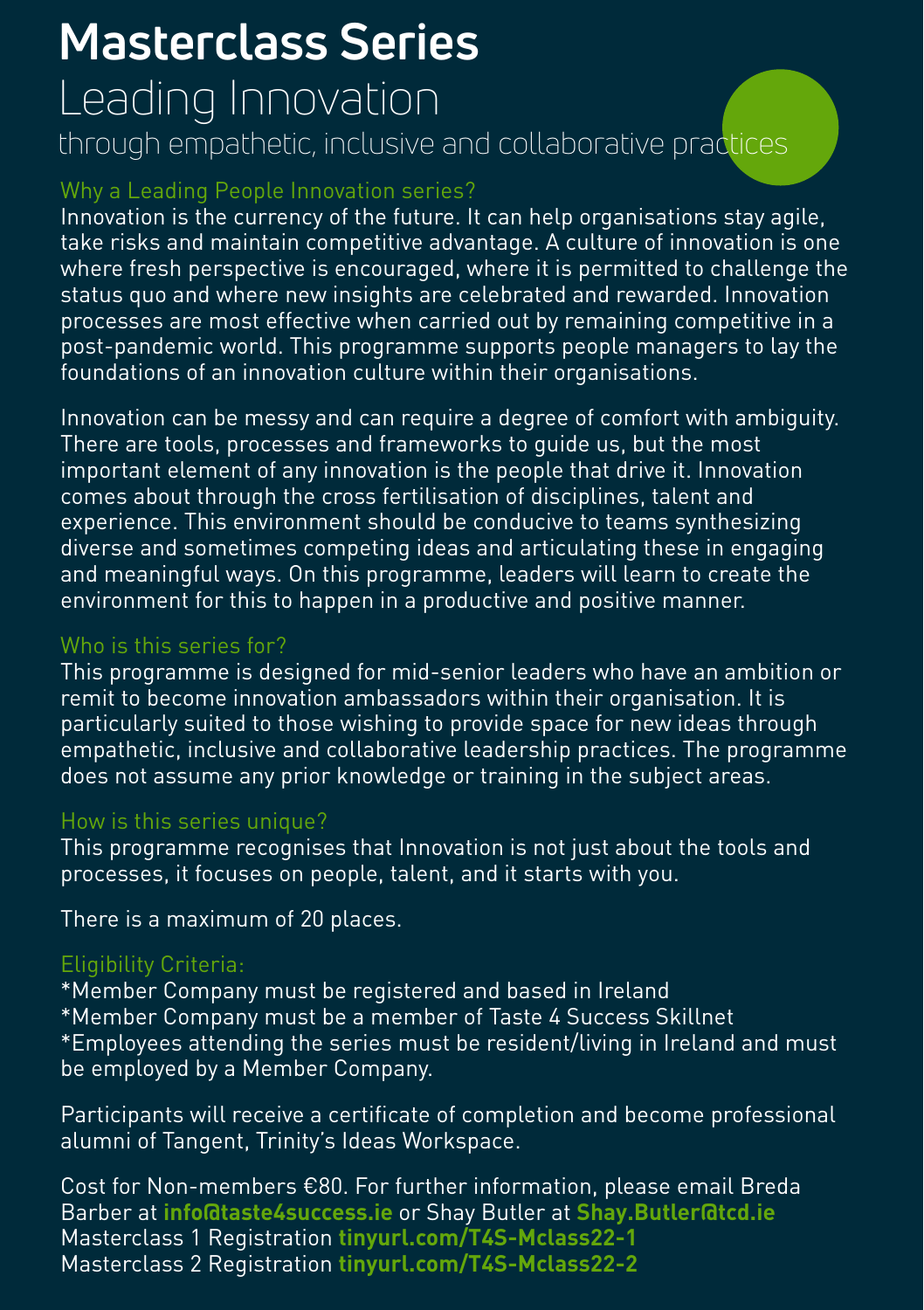# **Masterclass 1**

## A Framework for Sustainable Workplace Wellbeing

It is well established that a healthy workforce is a happier one, with low levels of absenteeism and greater productivity. Never has this been more relevant than in the wake of the Covid-19 pandemic. Employers across the public and private sector are developing 'healthy workplace' policies to support the health and well-being of their employees.

**Date** May 2022<br> **Time** 1 x half data

**Workshop title** Framework for Sustainable Workplace Wellbeing **Time** 1 x half day (3 hours)<br> **Location 1 Tangent Trinity's** Ide **Location** Tangent, Trinity's Ideas Workspace<br>
Co-ordinator Tangent co-ordinator **Co-ordinator** Tangent co-ordinator

### Learning objectives

On completion of the Masterclass, you will be able to:

- Recognise the difference between a sustainable wellbeing programme and random acts of wellness;
- Apply a structured framework for embedding a culture of health in the workplace;
- Grow leadership support and buy in over time for the wellbeing agenda;
- Identify the data required and the measurement tools needed to inform your wellbeing decision making.

## **Aims**

This session will introduce an evidence based 8-step framework for designing, implementing, improving, and sustaining a workplace well-being programme. Many Irish organisations have an annual programme of 'random acts of wellness' in place, which cannot be measured and lead to no tangible benefits for employees or the organisation. This masterclass will highlight what constitutes an effective well-being programme and how a properly crafted programme can boost not only the health of your colleagues, but also your organisation's bottom line.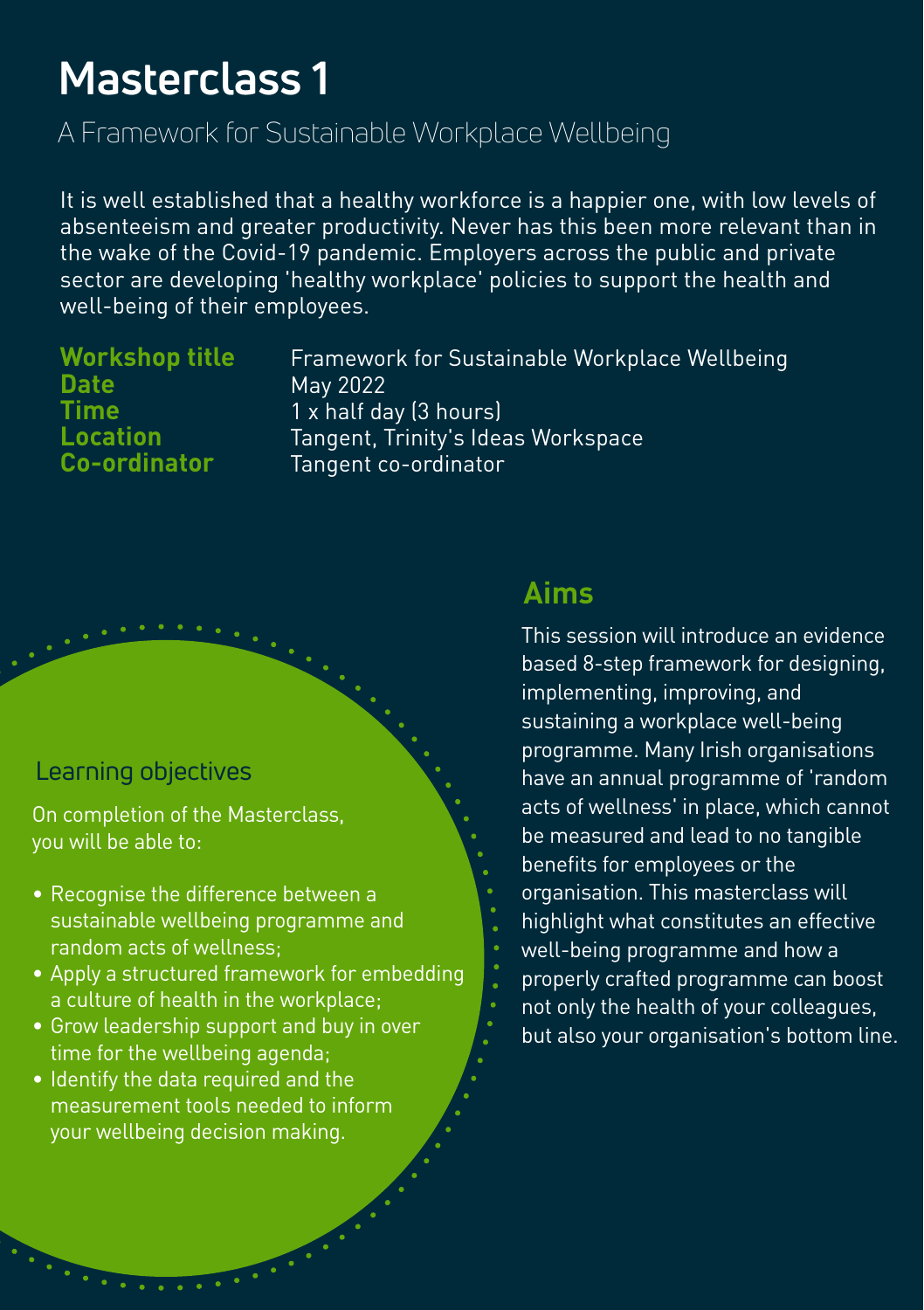# **Masterclass 2**

Diversity and Unconscious Bias

Unconscious bias at work can have an impact on recruitment, promotion, staff development and even staff retention. It can lead to a less diverse and inclusive workforce. In order to promote diverse and inclusive workplaces, it is essential that employees understand how unconscious bias can impact decision making at an individual and organisational level. In this session you will explore what diversity means in a modern work environment. You will examine evidence that highlights the impact of unconscious bias in order to build a more inclusive organisation. You will explore inclusive decision-making and learn how to mitigate the harmful impact of unconscious bias.

# **Date** June 2022

**Workshop title** Diversity and Unconscious Bias **Time** 1 x half day (3 hours)<br> **Location** Trinity's Ideas Works **Location** Trinity's Ideas Workspace<br> **Co-ordinator** Tangent co-ordinator **Co-ordinator** Tangent co-ordinator

### Learning objectives

On completion of the Masterclass, you will be able to:

- Identify bias in your own thinking and decision-making and develop strategies for managing it;
- Recognise the role that unconscious bias plays in modern work environments;
- Apply tools and techniques to help alleviate bias and lessen its influence on individuals and teams;
- Develop a more inclusive and diverse workplace culture that ensures equitable access to resources and opportunities for all.

# **Aims**

This session provides a comprehensive understanding of Unconscious Bias, Diversity and Inclusion. It explores these concepts from a range of perspectives and contexts. It introduces tools and techniques to help identify bias in decision-making and the impact on individuals, teams and organisations.